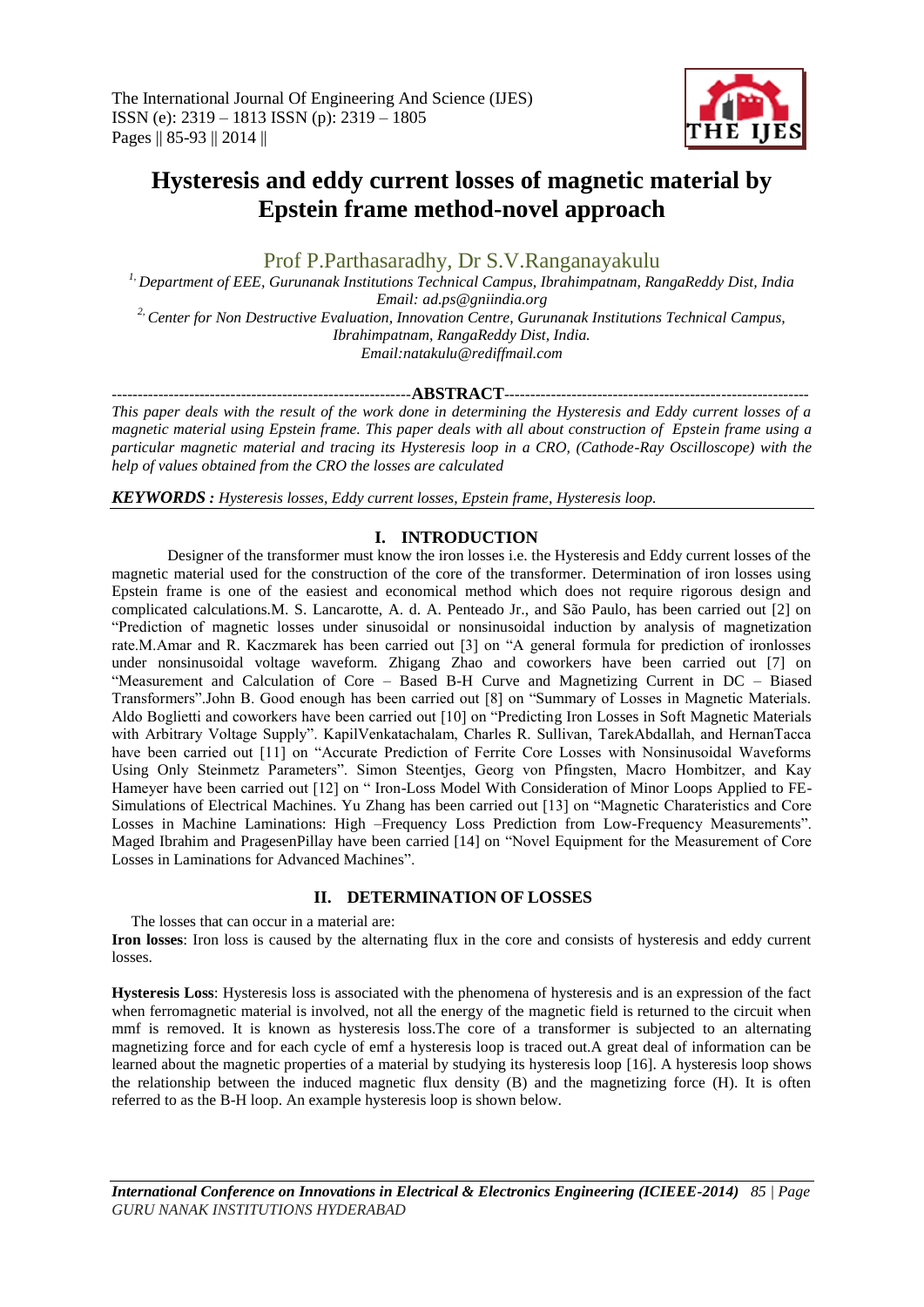

Figure 1: hysteresis loss

The loop is generated by measuring the magnetic flux of a ferromagnetic material while the magnetizing force is changed. A ferromagnetic material that has never been previously magnetized or has been thoroughly demagnetized will follow the dashed line as  $H$  is increased. As the line demonstrates, the greater the amount of current applied  $(H<sup>+</sup>)$ , the stronger the magnetic field in the component (**B+**). At point "a" almost all of the magnetic domains are aligned and an additional increase in the magnetizing force will produce very little increase in magnetic flux. The material has reached the point of magnetic saturation. When **H** is reduced to zero, the curve will move from point "a" to point "b". At this point, it can be seen that some magnetic flux remains in the material even though the magnetizing force is zero. This is referred to as the point of retentivity on the graph and indicates the remanence or level of residual magnetism in the material. As the magnetizing force is reversed, the curve moves to point "c", where the flux has been reduced to zero. This is called the point of coercivity on the curve. (The reversed magnetizing force has flipped enough of the domains so that the net flux within the material is zero.) The force required to remove the residual magnetism from the material is called the coercive force or coercivity of the material. As the magnetizing force is increased in the negative direction, the material will again become magnetically saturated but in the opposite direction (point "d"). Reducing **H** to zero brings the curve to point "e".

It will have a level of residual magnetism equal to that achieved in the other direction. Increasing **H** back in the positive direction will return **B** to zero. Notice that the curve did not return to the origin of the graph because some force point "f" back to the saturation pointwhere it with complete the loop.the mathematical model can be developed [15].



Figure .2: ferromagnetic specimen

Consider a ring of ferromagnetic specimen of circumference 'L' meter, cross sectional area 'a'  $m<sup>2</sup>$  and "N"turns of insulated wire as shown in the figure above.

Let us consider, the electric current flowing through the coil is 'I' amperes. Magnetizing force is given as:  $H=$ 

Let the flux at this instant is 'B'.

Therefore, total flux through the ring,  $\Phi = B x$  a Weber's.

As the electric current flowing through the solenoid is alternating, the flux produced in the iron ring is also alternating in nature, so the emf $(e')$  induced will be expressed as,

$$
e' = -N \frac{d\Phi}{dt}
$$

$$
= -N \frac{d}{dt} (Ba)
$$

$$
= -Na \frac{dB}{dt}
$$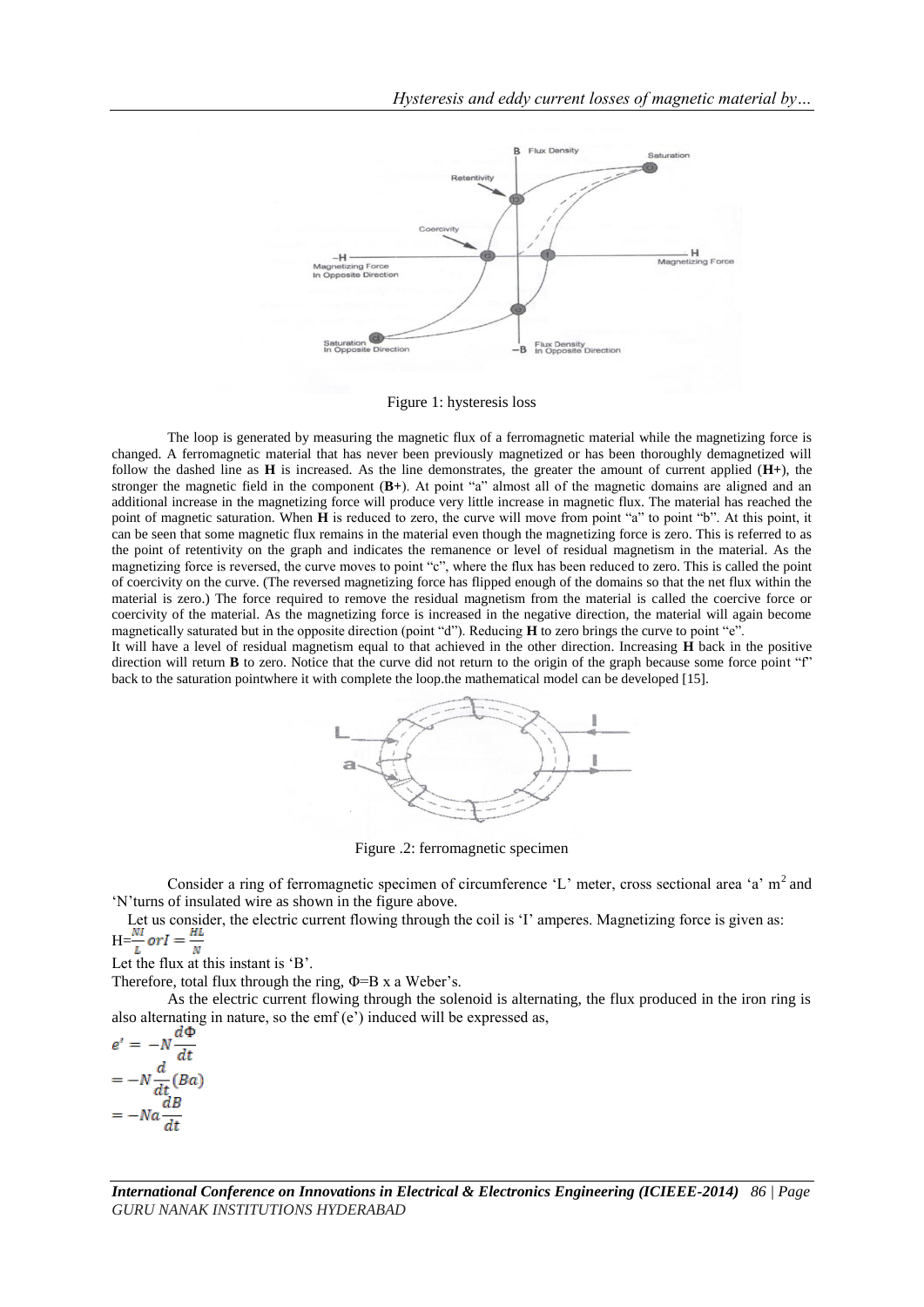

Figure 3: B-H curve

According to Lenz law this induced emf will oppose the flow of electric current, therefore, in order to maintain the current I in the coil, the source must supply an equal and opposite emf. Hence applied emf,

$$
e = e^{\prime} = Na \frac{dB}{dt}
$$

Energy consumed in short time dt, during which the flux density has changed,

$$
= e.I. dt
$$
  
= Na  $\frac{dB}{dt}$  × I × dt  
= Na  $\frac{dB}{dt}$  ×  $\frac{HL}{N}$  × dt = a.L.H. dBjoules

Thus, total work done or energy consumed during one complete cycle of magnetism,

$$
W = aL \int_0^{Bmax} H \, dB \tag{1}
$$

Now 'aL' is the volume of the ring and 'H.dB' is the area of elementary strip of B –H curve shown in the figure above,

$$
\int H \cdot dB = total area enclosed by hysteresis loop.
$$

Therefore, Energy consumed per cycle = volume of the right x area of hysteresis loop.

The hysteresis loss per second is given by the equation[20]:

Hysteresis loss,  $Ph = \eta' (Bmax)^{1.6}f$  V joules per second (or) watts.

Where, f: supply frequency in Hz,

- V: volume of core in cubic meters,
- η": hysteresis coefficient,

Bmax: peak value of flux density in the core.

Hysteresis loss can be obtained by Steinmetz method [29], according to which hysteresis loss per cubic meter per cycle of magnetization of magnetic material depends upon:

(i)The maximum value of flux density,

(ii)The magnetic quality of the material.

Therefore, (hysteresis loss)  $\alpha$  (Bmax)<sup>1.6</sup>j/m<sup>3</sup>/cycle

Hysteresis  $loss = \eta (Bmax)^{1.6} j/m^3/cycle$ 

 $= \eta \, (\text{Bmax})^{1.6} \, \text{f V } \, \text{j/s (or) watts.}$  (2)

Where,

 $\eta$  = is a constant for given specimen and a given range of flux density and is known as Steinmetz constant,

 $f = frequency of reversals of magnetization,$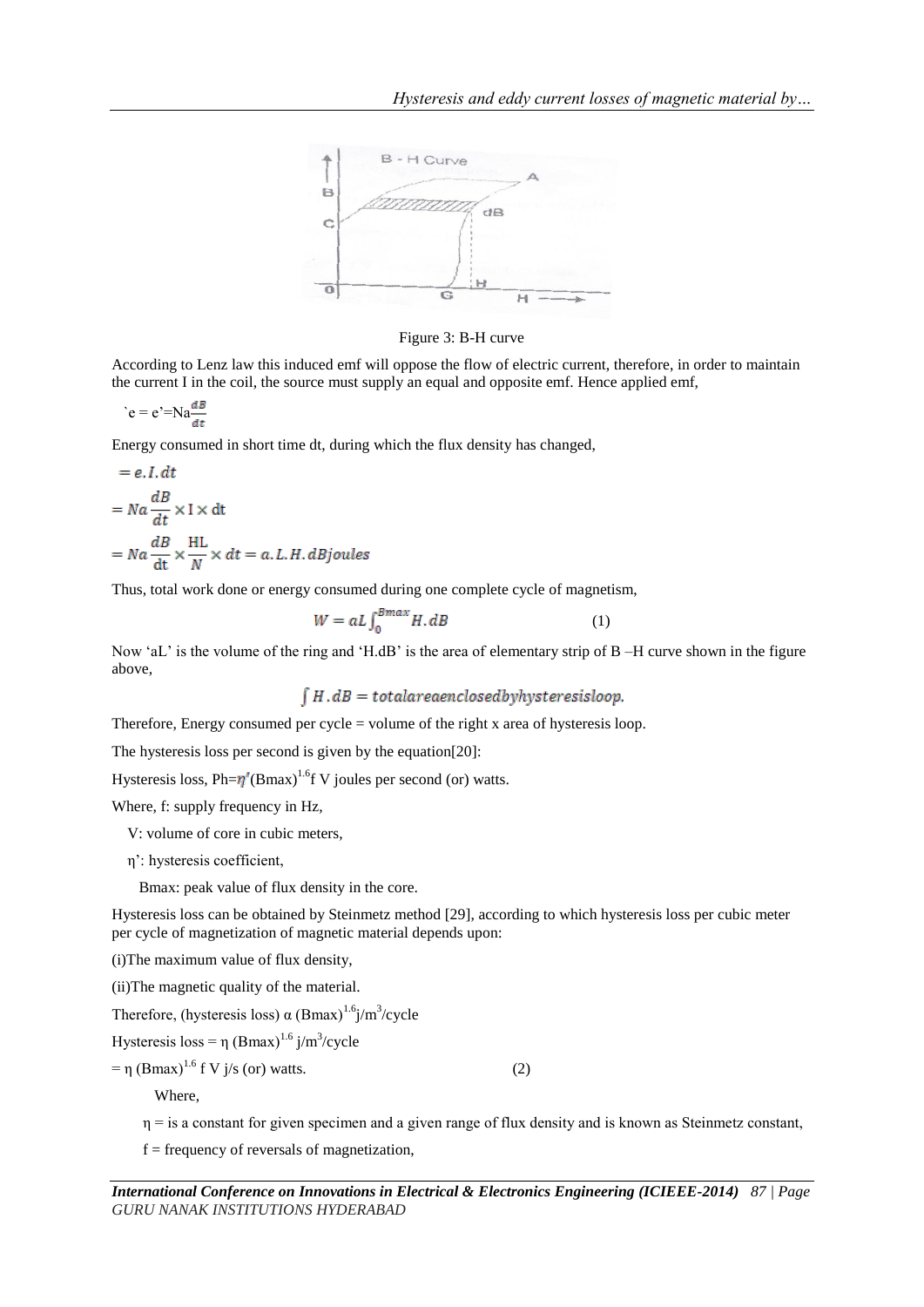V = volume of magnetic material in  $m<sup>3</sup>$ .

**Eddy current losses:**These losses arise from the fact that the core itself is composed of conducting material, so that the voltage induced in it by the varying flux produces circulating currents in the material. These are called eddy currents and are accompanied by  $i^2r$  loss in the core called eddy current loss.

Since the eddy current loss depends upon the rate of change of flux as well as the resistance of the path, it is reasonable to expect this loss to vary as the square of both the maximum flux density and frequency [18].

Therefore, Eddy current loss, Pe = Ke  $f^2$  (Bmax)<sup>2</sup>t<sup>2</sup>V watts (or) J/s. (3)

Where,  $Ke = eddy$  current coefficient, it depends upon type of core material,

f = number of complete magnetization cycles per second,

Bmax = maximum flux density in Teslas (Wb/m<sup>2</sup>),

 $t =$  thickness of laminations in meters,

 $V =$  volume of core material in m<sup>3</sup>.

Eddy currents result in a loss of power, with consequent heating of the material.

Eddy current loss can be computed as follows:

Consider a lamination of transformer of length 'l' meters width 'w' meters, thickness 't' meters and carrying an alternating flux of density given  $B = B$  max sin  $\omega t$  passing in the direction of the arrow and parallel to the plane of the sheet. Eddy current will tend to flow around through the sheets in paths similar to the one drawn on the face of the lamination. Taking thickness of the lamination very small in comparison to its width, these paths may be considered as parallel to surface of the sheet.Consider an elemental path at a distance "x" from the center line of the sheet. Let the thickness of the path be "dx".The flux enclosed in this elemental path at any instant,

#### $\Phi x = 2xw$  Bmaxsinot

= 2xw Bmax sin 2πft (since  $ω = 2πf$ )



Figure 4: Lamination carrying alternating flux

The emf induced in this portion of elemental path,

Ex =  $d\Phi x/dt = d(2xw Bmax \sin 2\pi ft) /dt$  volts

 $= 4πxwfBmax cos2πft volts$ 

The rms value of this induced emf,

 $Ex = (4\pi fwxBmax) / \sqrt{2}$  volts

 $= 2\sqrt{2} \pi x$ wf Bmax volts (4)

The resistance of this portion of the path,

 $R = \rho \times 2w / 1$  dx ohms, where  $\rho$  is the resistivity of the material in ohm-meter.

Neglecting the end portions of the path, the magnitude of eddy current is given by:

ix = Ex / R =  $(2\sqrt{2} \pi x$ fw Bmax) /  $(2\rho w / 1 dx)$ 

*International Conference on Innovations in Electrical & Electronics Engineering (ICIEEE-2014) 88 | Page GURU NANAK INSTITUTIONS HYDERABAD*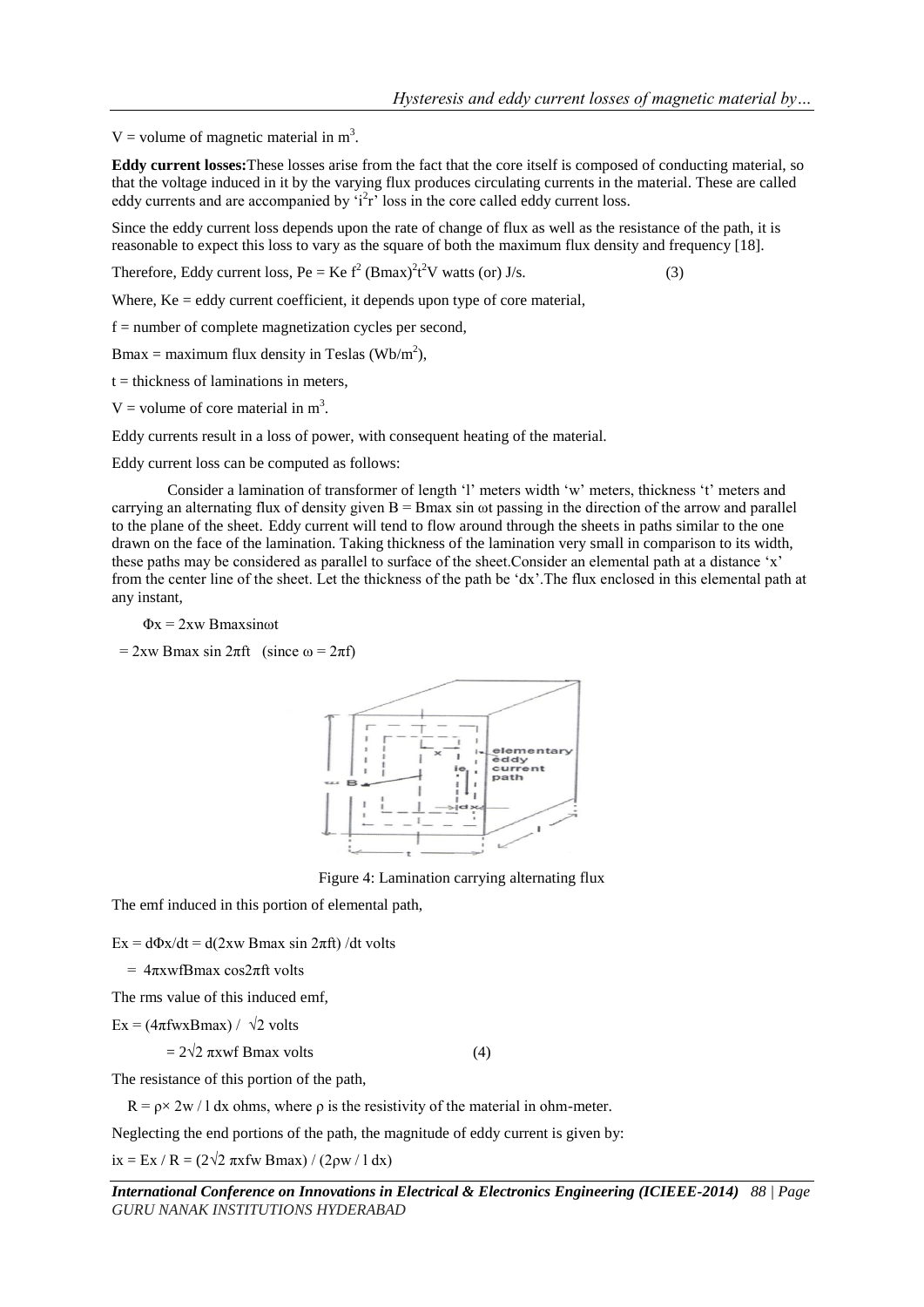$=$  ( $\sqrt{2}$  πfx Bmax l dx) ρ amperes (5) Eddy current loss,  $Px = (ix)^2 R$ ix = Ex / R = (2√2 xfw Bmax) / (2ρw / l dx)  $=$  ( $\sqrt{2}$  πfx Bmax l dx) ρ amperes Eddy current loss,  $Px = (ix)^2 R$ =  $(\sqrt{2} \times \pi f \text{ Bmax } 1 \text{ dx} / \rho)^2 \times (2 \rho \text{w/l dx})$  watts  $= (4\pi^2 f^2 B^2 max 1wx^2$  $\int dx / \rho$  watts (6) Total eddy current loss, Pe= Pe =  $\int_{x=0}^{x=\tau/2} (4\pi^2 f^2 B^2 \text{max} Iwx^2 dx)/\rho$ =  $(\pi^2 f^2 t^2 B^2 max$  wlt) / 6p  $=(\pi^2B^2\text{max }f^2t^2)$  volume of lamination)/6 $\rho$ {Since volume of lamination  $=$  wlt} Eddy current loss per unit volume =  $(\pi^2 B^2 \text{max } f^2 t^2) / 6\rho$  watts. (7)

#### **To find the hysteresis loses in a transformer core:**

We know that, in a transformer, the applied voltage 'v' is given by  $V=\sqrt{2\pi}$ fn $\omega_{max}=\sqrt{2\pi}$ fn $B_mA_i$  $B_m=$ 230  $B_m = \frac{230}{\sqrt{2}\pi(50)(1200)(1.0\times10^{-3})}$  $B_m = 0.8$ Tesla  $W_h$ = Hysteresis Loss=  $K_n \times f \times B_m^{1.6}$  watts  $W_h = 0.8$  mill : watts

| S   | <b>Voltage</b> | $\mathbf{B}_{\text{max}}$ | Н       | <b>Hysteresis</b> |
|-----|----------------|---------------------------|---------|-------------------|
| No. | (volts)        | (Tesla)                   | (webers | loss              |
|     |                |                           |         | $W_h(watts)$      |
| 1   | 20             | 0.22                      | 1.5     | 0.0041            |
| 2   | 40             | 0.43                      | 2.22    | 0.0547            |
| 3   | 60             | 0.55                      | 3.47    | 0.0886            |
| 4   | 80             | 0.60                      | 5.55    | 0.0923            |
| 5   | 100            | 0.71                      | 6.66    | 0.1547            |
| 6   | 120            | 0.74                      | 9.13    | 0.1938            |
| 7   | 140            | 0.85                      | 13.33   | 0.2564            |
| 8   | 160            | 1.15                      | 15.24   | 0.3919            |
| 9   | 180            | 1.27                      | 18.47   | 0.4879            |
| 10  | 200            | 1.28                      | 19.33   | 0.7666            |
| 11  | 220            | 2.14                      | 20.3    | 0.888             |
| 12  | 240            | 3.19                      | 25.69   | 1.123             |

Table 1: calculating the hysteresis loses in transformer core

### **III. WORKING OF OPERATION**

The primary winding of the Epstein frame is connected to a  $1 - \varphi$  auto – transformer with an input of 230V, 50Hz as shown in the circuit diagram (fig.3.3).The secondary side of the Epstein frame is connected to a RC integrator with 10k and 1% resistor followed by a 0.22uF polyester film capacitor. The CRO probe is connected across the capacitor to obtain B – H curve.Before switching on the single phase variac the CRO must be set in swap mode. A dot appears on the display of the CRO which must be set to the center When the single phase variac is switched on we can observe a parabola on the display of the CRO which slowly converts into a leaf like structure  $(B - H$  Loop) with the increase in voltage. The unit enables one to trace the B-H loop (hysteresis) of a ferromagnetic specimen using a Cathode Ray Oscilloscope. A measurement of the area of the loop leads to the evaluation of energy loss in the specimen [19].

*International Conference on Innovations in Electrical & Electronics Engineering (ICIEEE-2014) 89 | Page GURU NANAK INSTITUTIONS HYDERABAD*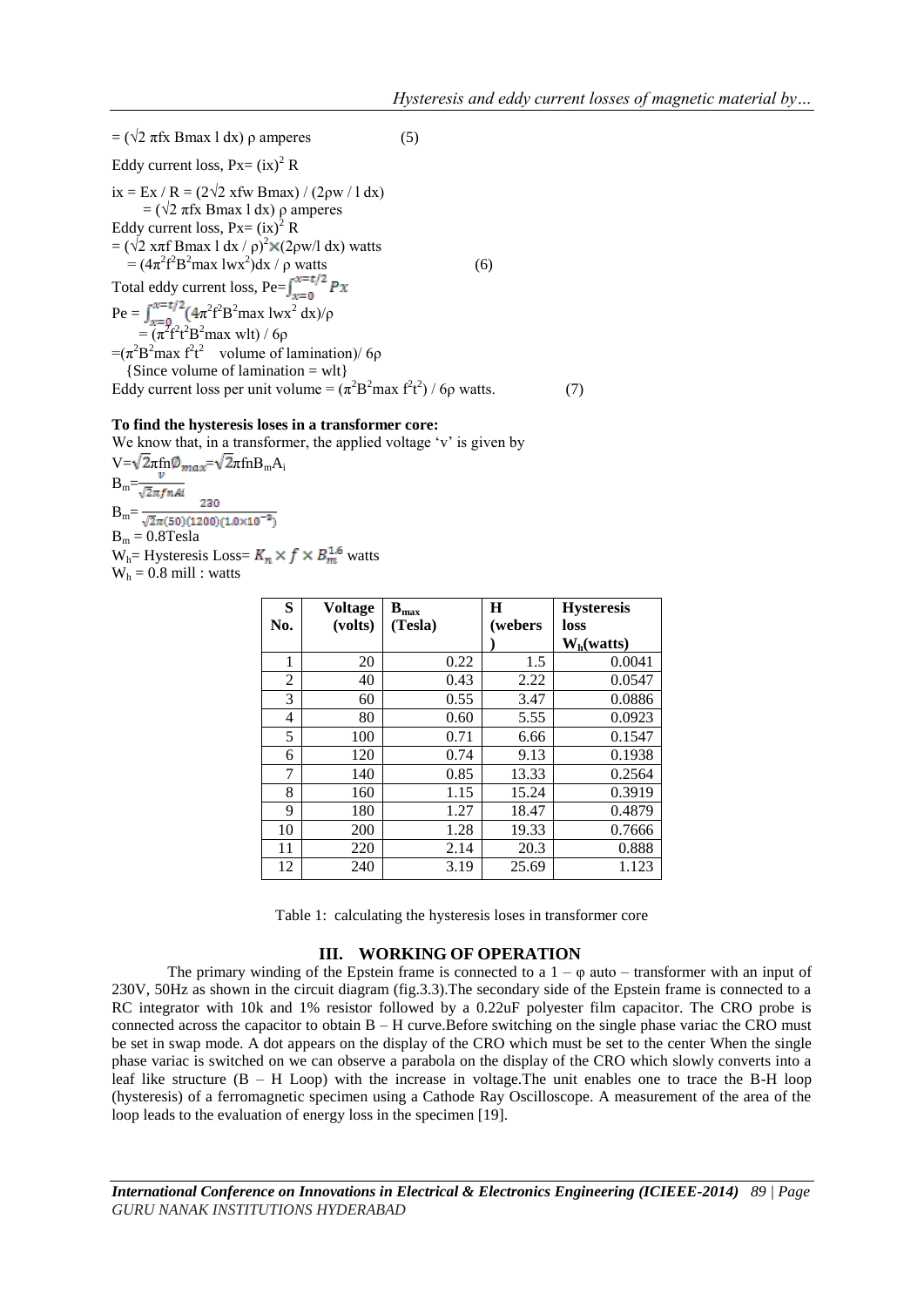

Figure 5: Circuit Diagram of Experiment setup The experimental arrangement is shown in the figure given below:



Figure 6: Transformer core arrangement.

One of the specimens used in the unit is made using transformer stampings. There are two windings on the specimen (primary and secondary). The primary is fed to low A.C. voltage (50 Hz). This produces a magnetic field H in the specimen. The voltage across R1(resistance connected in series with the primary is proportional to the magnetic field. It is given to the horizontal input of the CRO. The A.C. magnetic field induces a voltage in the secondary coil. The voltage induced is proportional to  $\frac{dB}{dt}(B-flux density)$ . This voltage is applied to passive integrating circuit. The output of the integrator is proportional to B and fed to the vertical input of the C.R.O.As a result of the application of a voltage proportional to **H** to the Horizontal (input) axis and a voltage proportional to **B** to the vertical (input) axis, the loop is formed as shown in the figure below.



Figure 7:B-H curve obtained with CRO connected across the capacitor

*International Conference on Innovations in Electrical & Electronics Engineering (ICIEEE-2014) 90 | Page GURU NANAK INSTITUTIONS HYDERABAD*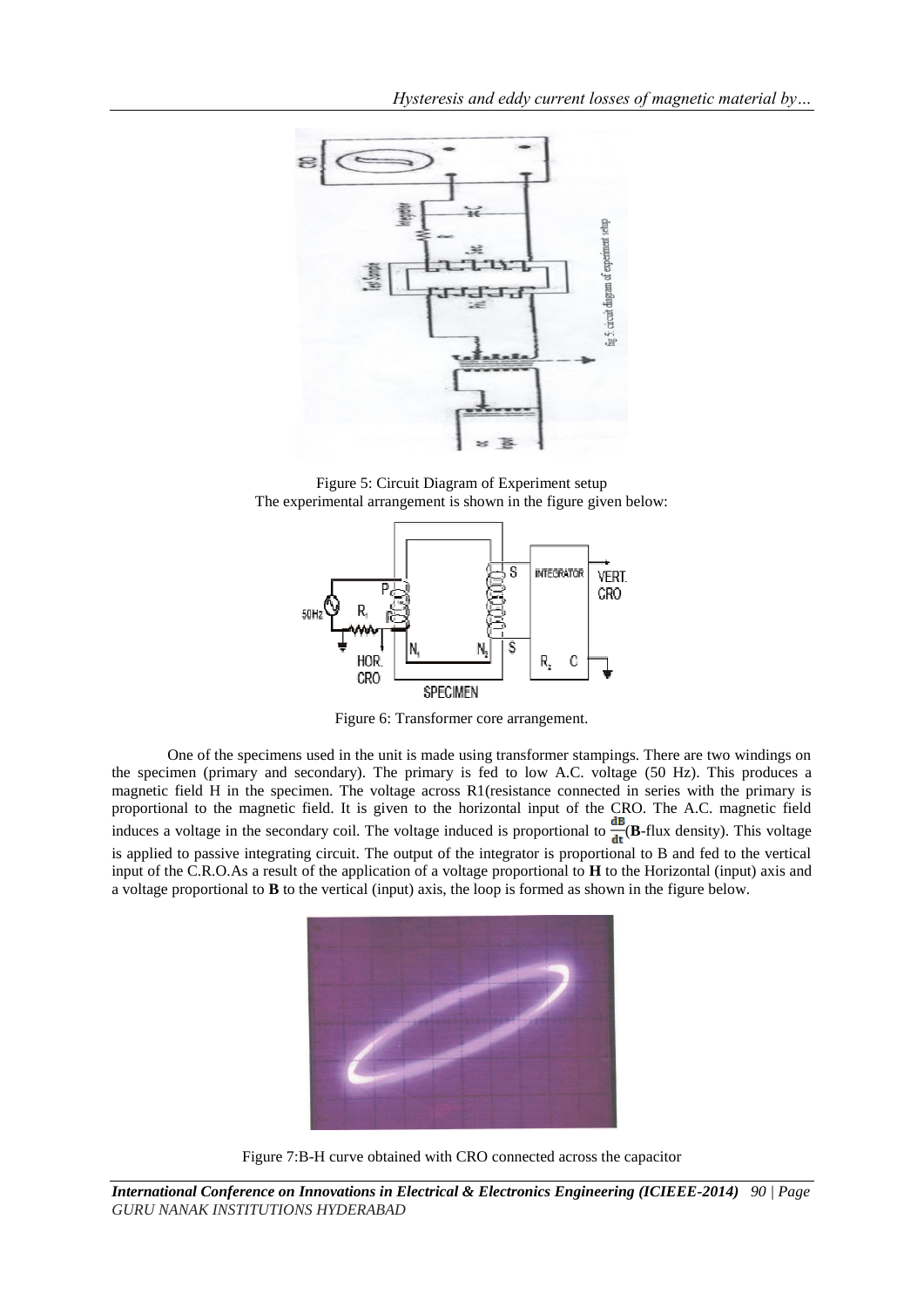

Figure 8: B-H curve obtained in the display with increaing in the input voltage The transformer core may be replaced by a ferrite ring.



One patch cord and two BNC-BNC leads are supplied with the kit. The value of R1 can be selected by connecting terminal D to A or B or C (A-D = 5 ohm; B-D = 15 ohm; CD= 50 ohm)Note: The extra loops in case of Ferrites are due to the phase shift introduced, as we are working at low frequency



Figure 10: Front Panel of B-H Curve Unit

### **IV. DETERMINATION OF THE ENERGY LOSS IN THE TRANSFORMER CORE**

a. Connect D to A. Connect the primary &secondary terminals of the transformer specimen to respective terminals. (Following same colourcoding).

b. Adjust the C.R.O. to work on X-Y mode

c. Connect terminal HOR .CRO to the Horizontal input of the CRO. Connect terminal VERT. CRO to the vertical input of the CRO. Switch ON the power supply of the unit. The Hysteresis loop is formed.

d. Adjust the horizontal and vertical gains such that the loop occupies maximum area on the screen of the CRO. Once this adjustment is made, do not disturb the gain controls.

e. Trace the loop on a translucent graph paper. Estimate the area of the loop.

*International Conference on Innovations in Electrical & Electronics Engineering (ICIEEE-2014) 91 | Page GURU NANAK INSTITUTIONS HYDERABAD*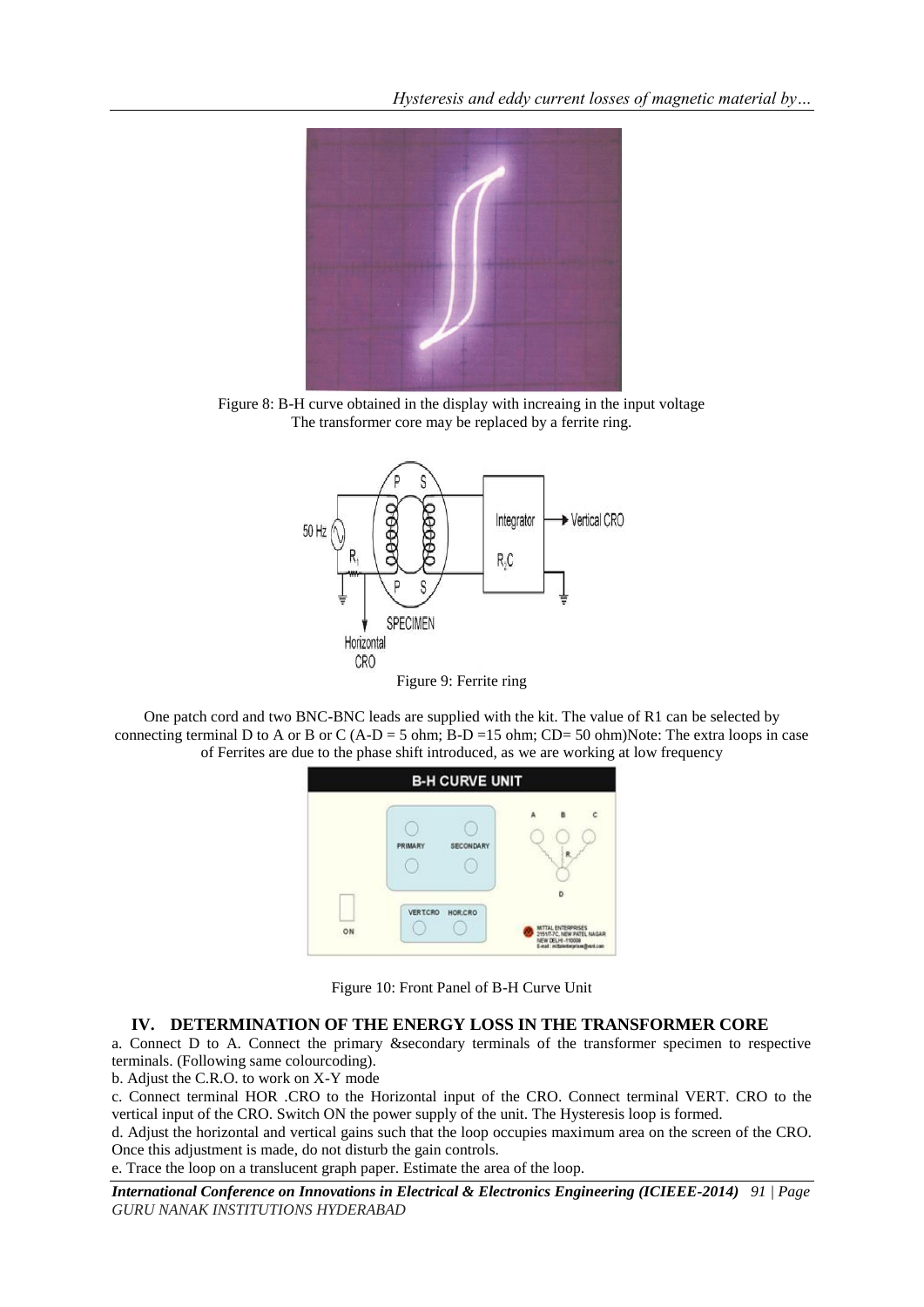f. Note the vertical sensitivity (Sv) and horizontal sensitivity (SH) of the C.R.O.

g. The energy loss is given by

Energy Loss = 
$$
\frac{N_1}{N_2}
$$
 ×  $\frac{R_2}{R_1}$  ×  $\frac{C_2}{AL}$  ×  $S_y$  ×  $S_H$  × area of the loop

in Joules/cycle/unit volume

Where  $N1 = No$  of turns in primary  $N2 = No$ . of turns in secondary  $R2 = 4.7K\Omega R1$  = Resistance between terminals D-A, B, C  $C2 = 4.7 \mu f$ A = Area of cross-section of Specimen  $L =$  Length of Specimen EnergyLoss =  $\frac{N_1}{N_2} \times \frac{R_2}{R_1} \times \frac{C_2 \times S_0 \times S_h \times Area \space of \space loop}{length \space x \space area \space of \space cross \space section} \pi r^2$  (8) Where  $N_1$ ,  $N_2$  = No. of primary and secondary turns  $R_2$ ,  $R_1$  = Resistance connected in secondary and primary side respectively in ohms

 $S_V$ ,  $S_H$ =horizontal and vertical sensitivity of the CRO in V/div.

C<sub>2</sub> =capacitance in farads<br>
Energy Loss =  $\frac{1200}{1200} \times \frac{5}{25} \times 0.22 \times 10^{-6} \times \frac{0.1 \times 0.1 \times 7 \times 10^{-4}}{88 \times 10^{-2} \times (1.6 \times 10^{-4})}$ 

 $= 1.2$  mill: watts.

**V. KIT DIAGRAM**

Figure 11: kit diagram

### **VI. DRAWBACKS AND FUTURE SCOPE**

**6.1 DRAWBACK :** The following are the major drawbacks of this project: Construction of Epstein frame for every magnetic sample that is to be tested would be a tedious job.Here, we don"t consider the rotational iron losses for the magnetic material.

**6.2 FUTURE SCOPE :** This project can be improved by considering the aspects stated below.Improvisations in the frame should be made such that a single magnetic sheet can be tested.The impact of rotational iron losses should be taken into consideration.Other magnetic materials having different grades and thickness must be studied.

#### **VII. CONCLUSION**

This project proposes a simple and economic method for determining the iron losses of magnetic material of known composition, by constructing and Epstein frame.Through this project the designers can improve the performance of the electrical machines by predicting the iron losses and magnetic characteristics of the material.Therefore by constructing Epstien frame for different magnetic materials and determining the iron losses in a similar fashion, we can compare and determine the best suited magnetic material for the construction of transformer core.

#### **REFERENCES**

- [1]. Theory and performance of electrical machines, J.B.Guptha.https..//en.wikipedia.org/wiki/etspein\_frame.
- [2]. M. S. Lancarotte, A. d. A. Penteado Jr., and São Paulo, "Prediction ofmagnetic losses under sinusoidal or nonsinusoidal induction by analysis of magnetization rate," *IEEE Trans. Energy Convers.*, vol. 16, no. 2, pp.174–179, Jun. 2001.
- [3]. M. Amar and R. Kaczmarek, "A general formula for prediction of ironlosses under nonsinusoidal voltage waveform," *IEEE Trans. Magn.*, vol.31, no. 5, pp. 2504–2509, Sep. 1995.
- [4]. P. Materu and R. Krishnan, "Estimation of switched reluctnace motorlosses," in *Proc. Conf. Rec. IEEE Ind. Appl. Soc. Annu. Meeting*, vol. 1,Oct. 2–7, 1988, pp. 79–90.

*International Conference on Innovations in Electrical & Electronics Engineering (ICIEEE-2014) 92 | Page GURU NANAK INSTITUTIONS HYDERABAD*